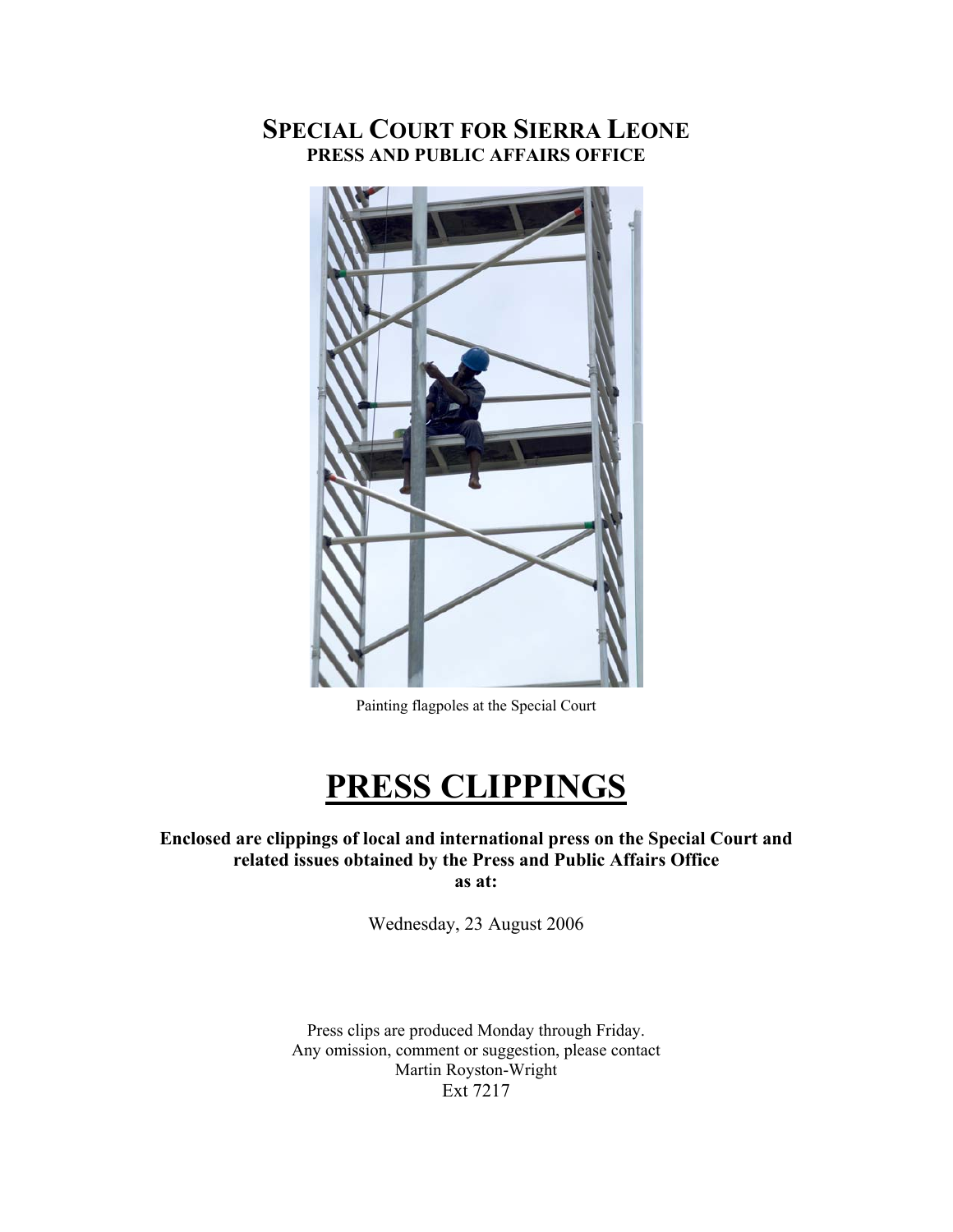| <b>Local News</b>                                                       |              |
|-------------------------------------------------------------------------|--------------|
| Reflections on the TRC Report / Salone Times                            | Page 3       |
| <b>International News</b>                                               |              |
| UNMIL Public Information Media Summary / UNMIL                          | Pages 4-7    |
| Prisoner Joseph Serugendo Dies / ICTR Press Release                     | Page 8       |
| Guinea: Security Forces Torture, Kill With Impunity / HRW Press Release | Pages $9-10$ |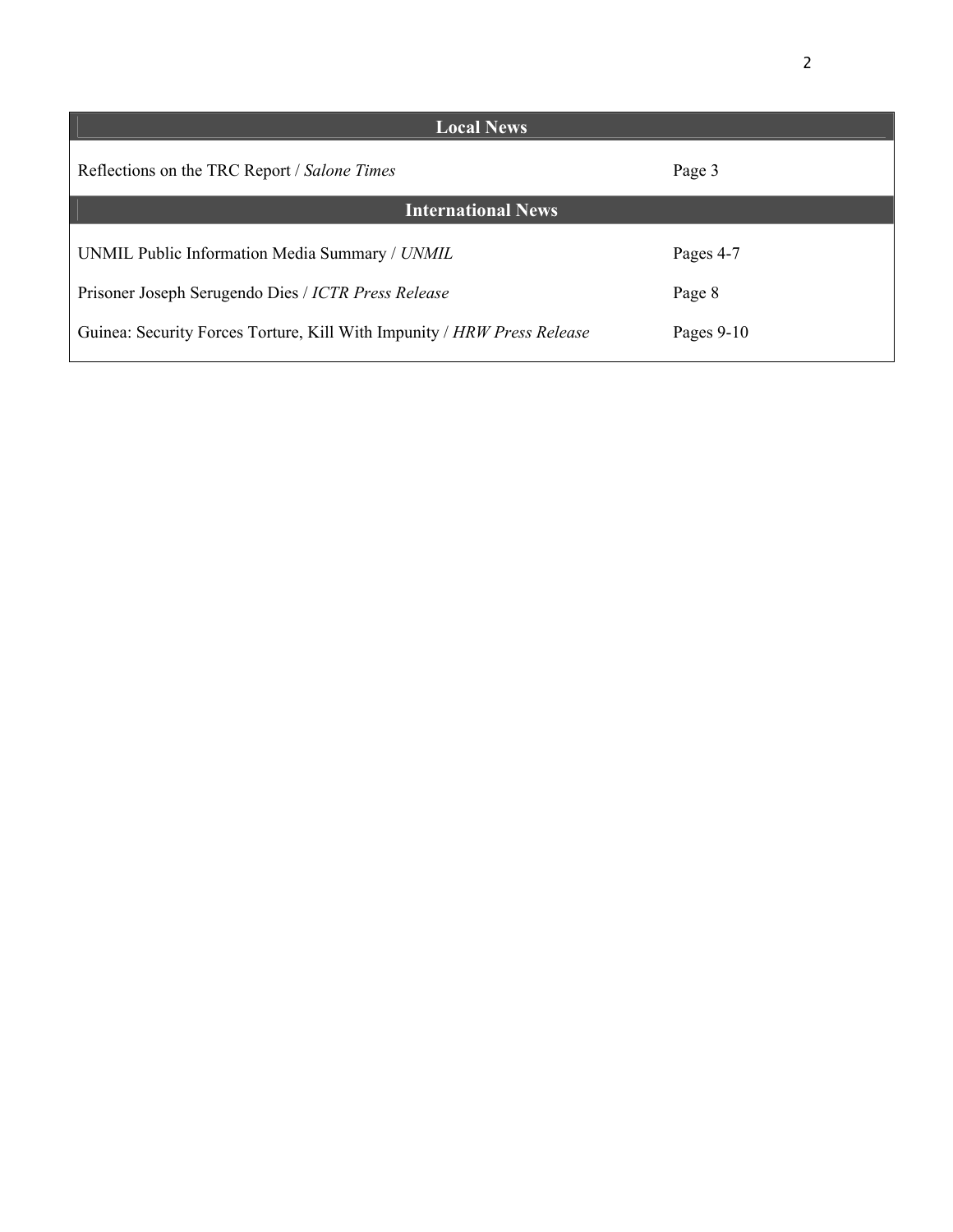Salone Times Wednesday, 23 August 2006 Opinion

Weisselay August 23rd 2006



#### REFLECTIONS ON THE TRC REPORT

All those who are not interested in the contents of the TRC Report are not interested in peace. Castigations? No. We have to know the true causes of the war, its process and recommendations. This is the only way of assuring that it does not recur. If it recurs, all the legacies you plan to leave with your children may be imperilled.

#### DISSEMINAION OF THE REPORT

The Commission called for the propagation of the Report in the widest possible way and for the education of the public with popular versions and its use on the Internet. How is the media responding to this request? In particular the electronic media does not seem to have made up its mind to address this issue of dissemination in a programmed way. Perhaps it is because of the size of the volumes and how to glean relevant information from them. The Commission also called for debates and dialogue of the Report because they knew as human beings they were not capable of producing a perfect report. The print media has also on the whole left the Report to disseminate itself aside from reproduction of excerpts by Standard Times and highlights from this column.

The Commission recommends that the contents of the

**SALONE TIMES** 

Report be incorporated into the education programmes in all schools from primary to tertiary level. The children's version of the Report can be used as a tool of education at the primary school level, the Commission recommends.

The Commission encourages the production of popular versions and summaries of its Report. We can only hope that the recommendations of the Commission will be taken seriously.

#### FOLLOW-UP COMMITTEE

The Truth and Reconciliation Act 2000 (the Act) requires that the government shall, upon the publication of the report of the Commission, establish a committee or other body including representatives of the Moral Guarantors of the Lome Peace Agreement ("the Followup Committee") to monitor the implementation of the recommendations of the Commission and to facilitate recommendations of the Commission and to facilitate their implementation.

The follow-up Committee should monitor closely and regularly the implementation of "imperative" recommendations. The Commission states that a recommendation is imperative and ought to be implemented immediately or as soon as possible. In the view of the Commission such recommendations fall strictly within the peremptory obligation as stated in the Act. The government is required to implement these recommendations "faithfully and timely." Imperative recommendations tend to be those that establish and uphold rights and values. The Act requires the government during the period of eighteen months or such longer or shorter period after the establishment of the Follow-Up Committee, as that committee shall determine, provide quarterly reports to the follow-up committee summarising the steps it has taken towards the implementation of the recommendations of the Commission.

We are all aware how previous governments including

previous SLPP regimes have treated Reports or investigations with reckless abandon.

They seem to be more satisfied with the setting up of these bodies rather than their implementation. They are gathering dust on the shelves and only used mainly as reference materials which is not the idea. Do we need a change of attitude in this sphere? Of course.

#### **PROTECTION OF HUMAN RIGHTS**

One of the imperative recommendations was the abolition of the Death Penalty and the commutation of pending death sentences. Like I have said in earlier issues. this column does not impose any ideas on anyone or institution etc. Freedom of opinion still exists in this Republic as a fundamental Human Rights issue. This columnist is firmly in favour of retaining the Death Penalty.

The TRC was trying to be in line with world majority opinion on the issue especially to be in line with reputable Human Rights organisations. That is understandable. They cannot have been seen to go against the grain without loss of face.

What the study of MEN & THINGS reveals is that the average Sierra Leonean is species of a kind not to be easily mixed up with other species. Imagine the hundreds of civil wars that are being fought around the world and imagine Sierra Leone's war being rightly classed as one of the most fiendish in history. In Uganda which started its war long before our civil war, one does not hear of amputations, cannibalism and burning of human beings etc. When murderers killed at Wellington and Mammy Yoko streets and were executed by the Siaka Stevens regime. there was a lull in such house breaking murders for some vears

If the Death Penalty is abolished, people will kill and say: "Ar go go you jail," knowing that they will be let out on a fine day of national celebration.

Maybe on "President" Berewa's birthday?

Page 8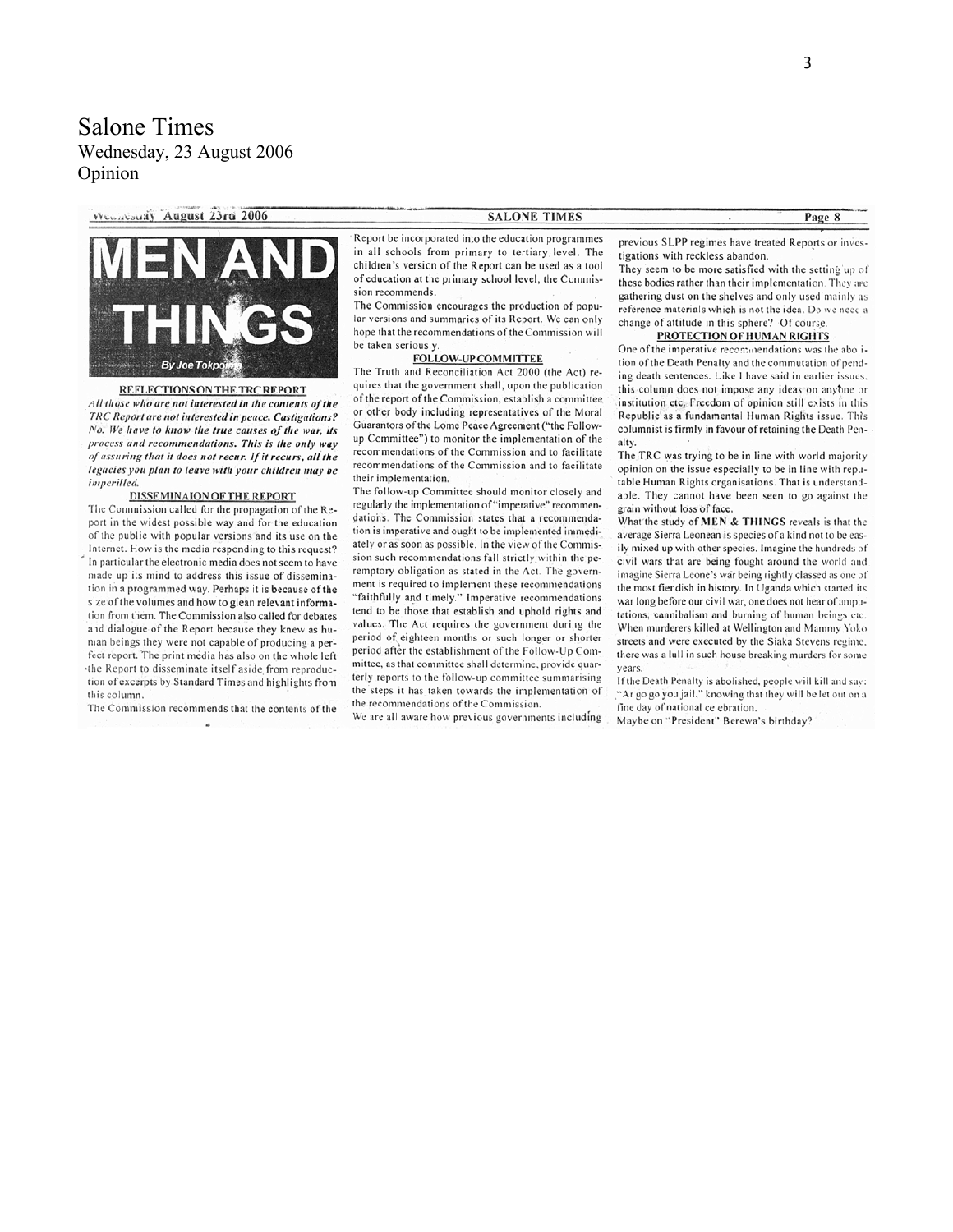

United Nations Mission in Liberia (UNMIL)

### **UNMIL Public Information Office Media Summary 22 August 2006**

*[The media summaries and press clips do not necessarily represent the views of UNMIL.]*

### **International Clips on Liberia**

# **Liberia's sacked presidential security seek foreign diplomats' aid over payouts**

MONROVIA, Aug 21, 2006 (AFP) - Hundreds of members of an elite presidential guards unit hired by former president Charles Taylor and sacked in April by President Ellen Johnson Sirleaf on Monday sought the help of foreign diplomatic missions over their benefits grievances. Between 400 and 500 went round to the embassies of Nigeria, Ghana and the US in Monrovia asking for help in approaching the government to attend to their complaints over benefits. A group spokesman, Johnny Ndebe, said some 930 special security service personnel recruited by Taylor were relieved of their duties under a "deactivation" exercise.

# **AU Seeks Int'l Community Support for Liberia**

By Dagnachew Teklu

Addis Ababa, Aug 21, 2006 (The Daily Monitor/All Africa Global Media via COMTEX) --The African Union (AU) Commission urged on Saturday the International Community to increase assistance to facilitate the peace building process and beyond - the post-conflict reconstruction efforts in Liberia. The call was made while the AU Peace and Security Council (PSC) concluded its 60th meeting on the current situation in Liberia.

### **International Clips on West Africa**

## **Ivory Coast political exiles demand to be registered for elections**

ABIDJAN, Aug 22, 2006 (AFP) - An association representing Ivory Coast's political exiles on Tuesday asked the government to register all Ivorians living abroad on electoral lists that are being compiled ahead of upcoming elections. "We ask that our compatriots living abroad be identified because a large number of them do not have papers," Jean-Claude Kesse, secretary general of the Organisation of Ivorian Political Exiles (OEPI), told AFP.

### 08/22/2006 07:24:25 **Gunmen seize Russian oil tanker off Sierra Leone**

Moscow (dpa) Unidentified gunmen seized a Russian oil tanker and 20 crew off the coast of Sierra Leone and are holding the vessel in the Guinean capital Conakry, sea rescue officials said Tuesday. The tanker was inside Sierra Leone's economic zone in the Atlantic when it was boarded by ten men armed with automatic rifles and dressed in black, the Itar-Tass news agency reported.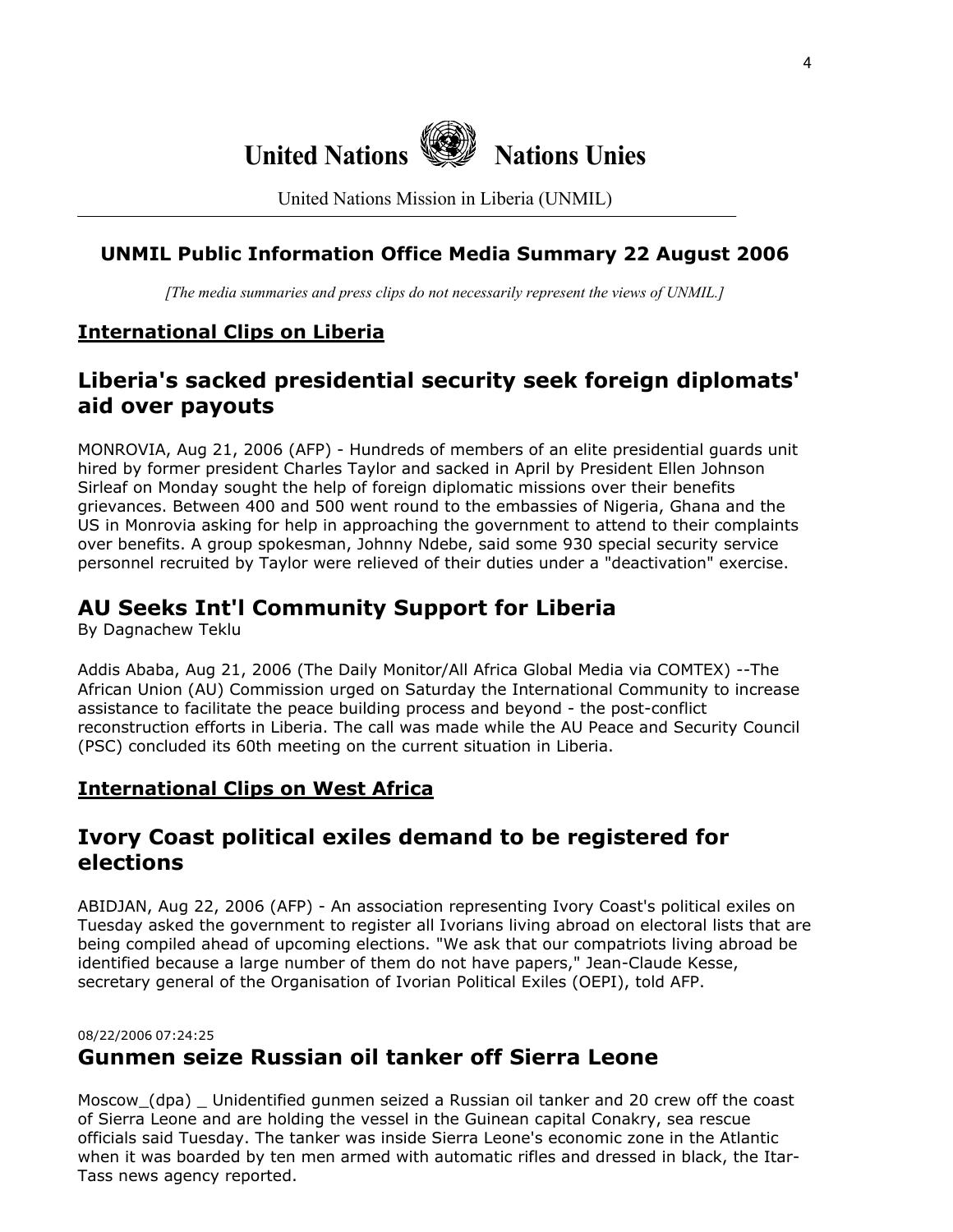### **Local Media – Newspapers**

#### **Liberia's Truth and Reconciliation Commission Braces for Hearings**

*(The Inquirer, The Analyst, Daily Observer and The Informer)*

- Liberia's Truth and Reconciliation Commission (TRC) has begun preparations for public hearings into allegations of wrong doing during the war, beginning with a fiveday training of statement-takers, county coordinators and investigators.
- According to a statement issued on Monday, some 200 recruits who passed the recent aptitude test are the ones to undergo the five-day training starting today.

#### **JPC Concords with Supreme Court's Decision**

*(The Analyst, The Telegraph and Liberia Business Digest)* 

- The Catholic Justice and Peace Commission (JPC) said on Monday that it would respect and abide by the decision of the Supreme Court of Liberia to clear Associate Justice-designate Kabineh Ja'neh of abuse charges.
- JPC National Executive Director, Augustine Toe, told newsmen that the Commission still stands by its accusations that Mr. Ja'neh has a "bad human rights record" despite the Supreme Court's decision on the matter.

#### **Criminal Court Decides Fate of former Officials of Social Security Today**

*(The Analyst, Heritage and Daily Observer)* 

• The Criminal Court "C" will today bring down final verdict in the case involving former officials of the National Social Security and Welfare Corporation (NASSCORP), charged with economic sabotage for allegedly duping the corporation of more than US\$50,000.

#### **Former Presidential Guards Dissatisfy with Deactivation Process**

*(The Informer)* 

- In a resolution presented to the Embassies of the United States of America, Ghana and Nigeria, scores of deactivated officers of the Special Security Service (SSS) complained of inadequate information regarding their deactivation coupled with widespread discrepancies in the payment of their benefits.
- They claimed that the deactivation exercise was short-landed, leaving some of their colleagues unpaid. Hence, they want these foreign embassies intervene in the manner in which they were dropped from the service.

#### **Aggrieved Contractors Protest for "Just" Wages**

*(Heritage)* 

- [sic:] Over 300 aggrieved workers yesterday besieged the Ministry of Labour in Monrovia in demand of what they called their wages promised by the Government of Liberia.
- [sic:] The aggrieved workers, mostly ex-combatants and deactivated AFL soldiers were sometime ago hired by the Ministry of Labour under the Liberia Emergency Employment Program to work in the sanitation sector aimed at giving Monrovia a face lift. [sic:] The protesting workers including women and the elderly claimed that Labour Ministry authorities were refusing to pay them their just wages of US\$90 in keeping with the emergency employment contract they signed with the Government of Liberia.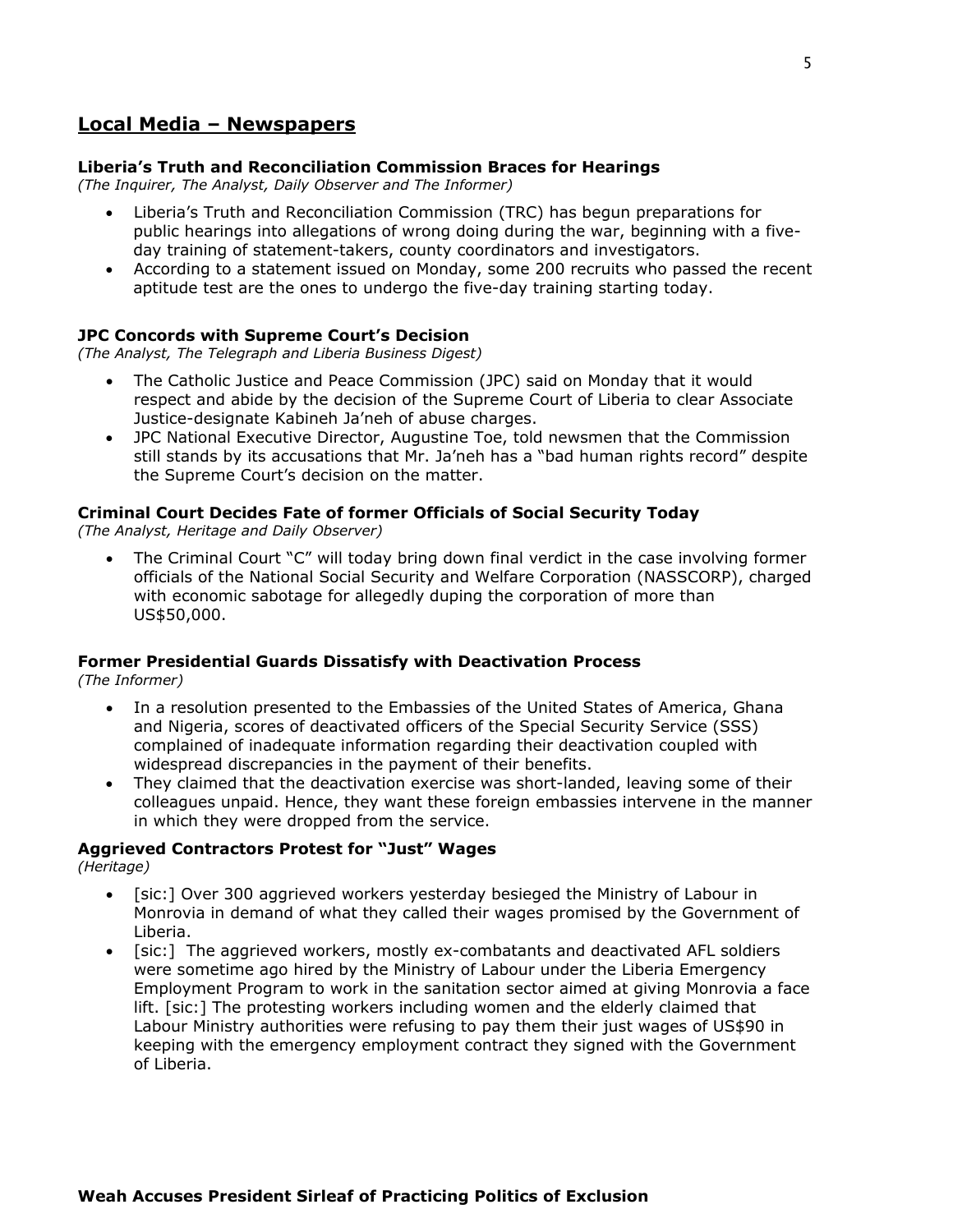#### *(The News)*

- In a letter addressed to President Ellen Johnson-Sirleaf, Congress for Democratic Change Standard Bearer, George Weah, accused her of forming a government of "cronies and political allies" and that she has failed to seek the views of the opposition and other custodians of the peace process while maintaining a charade that her government is one of unity.
- Mr. Weah said that the Liberian leader has not heeded to eschew the failed policy of exclusionism and bring on board qualified Liberians, including those who opposed her during the elections. However, President Press Secretary Cyrus Badio has denied Mr. Weah's accusations and said that he was entitled to his views.

#### **UN Says Liberia's Long-Term Stability is Encouraging**

*(New Democrat)* 

• [sic:] A UN internal report paints Liberia's long-term security as encouraging, but warns that adverse economic conditions and adverse publicity against UNMIL could cause problems.

#### **Women Recruitment Kick-Off at Red-Light**

*(New Democrat)* 

- [sic:] In a bid to ensure the participation of women in the nation-building process, the Security Sector Reform (SSR) in collaboration with the Ministry of Defense has commenced the recruitment of women into the new Armed forces of Liberia at the Red-light in Paynesville, outside of Monrovia.
- [sic:] Whilst the current climate towards UNMIL is generally extremely favorable, growing public confidence and perceptions of slow improvements to quality life issues, coupled with any adverse publicity, could risk fuelling anti-UN/UNMIL sentiment. UNMIL must remain mindful of the risk to its operating environment.

#### **Local Media – Radio Veritas** *(News monitored yesterday at 6:45 pm)*

#### **President Launches New Post-War Postal Stamps Today**

• Posts and Telecommunications Minister Jackson F. Doe told a news conference yesterday in Monrovia that President Ellen Johnson-Sirleaf will today Tuesday launch Liberia's first post-war postal stamps, depicting the casting of ballot by the President, her inauguration and Millennium Development Goals (MDGs). The stamps will be sold between LS\$10 to LS\$100.

(*Also reported on ELBS and Star Radio)*

#### **Defence Ministry Frowns at Trainers of New Armed Forces of Liberia**

- In an interview, Defence Minister Brownie Samukai said that the Ministry was unhappy that DYNCROPS, an American military group training the new Armed Forces of Liberia, has awarded the contract to feed the new recruits to the Lebanese-owned, Palm Hotel.
- Minister Samukai stressed that his Ministry was not aware of the contract before it was awarded as such; he would ask DYNCROPS to review the contract because as he put it, there are Liberian companies capable of doing such a job.

(*Also reported on ELBS and Star Radio)*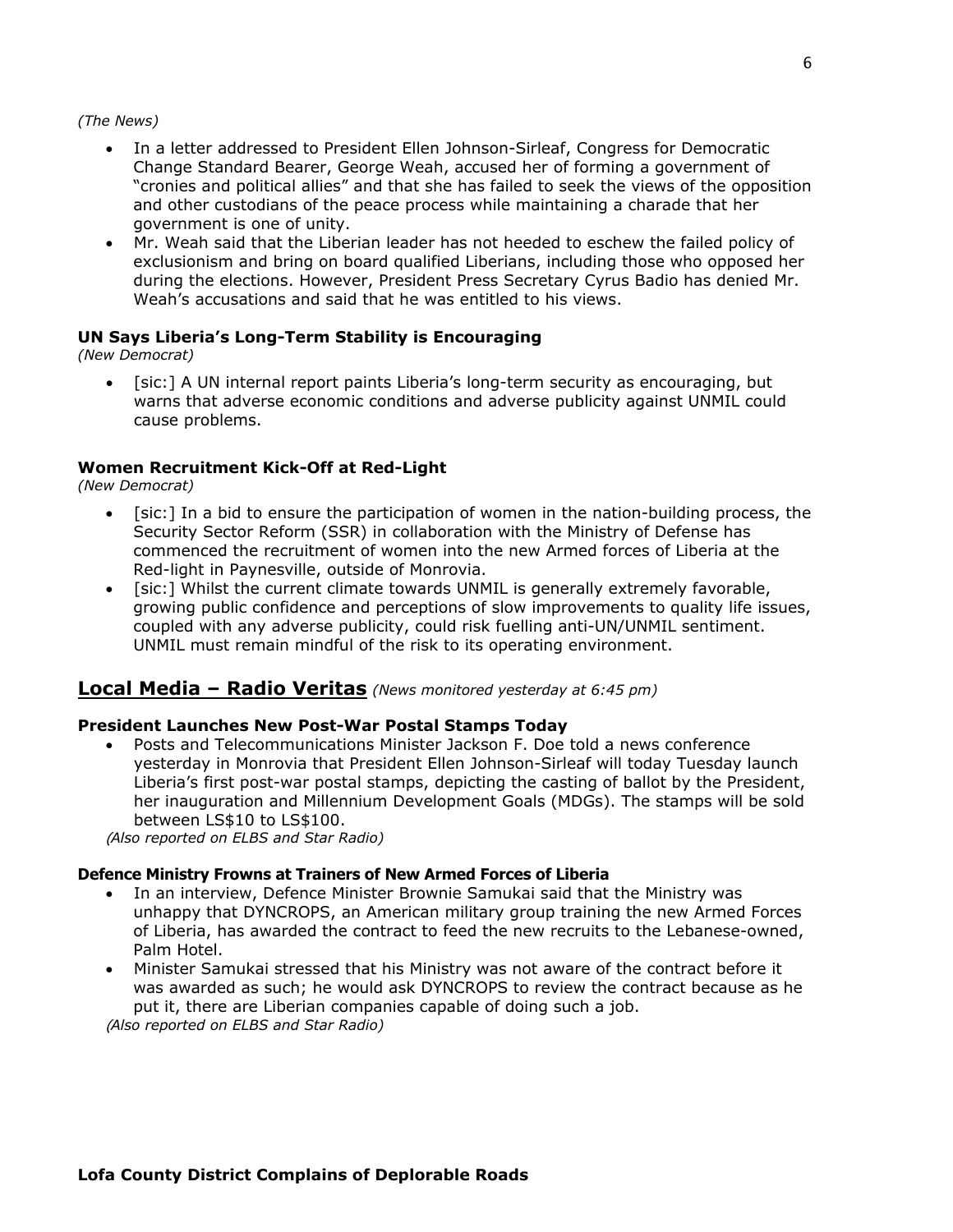- Lofa County's Vahun District Commissioner Michael Siafa over the weekend complained during a meeting of town officials, Liberia Refugee Repatriation and Resettlement Commission (LRRRC) and the UNHCR that roads in the District were deplorable.
- Mr. Siafa said that due to bad roads from Voinjama to Vahun, the visiting LRRRC and UNHCR team had to drive into Sierra Leone before returning to Vahun via a more suitable route. He complained that residents of Vahun were insecure in the absence of Police and UNMIL peacekeepers.

(*Also reported on ELBS and Star Radio)*

#### **Deputy Minister Believes Negative Criticisms Lead to Liberia's Backwardness**

• In his address to graduating secondary school students yesterday, Deputy Minister of Information for Administration Richmond Anderson attributed Liberia's so-called backwardness to deceit and negative criticism on the part of its citizens who do not provide alternative solutions to problems. He called on the critics to assist the government to meet the needs of Liberians, adding that government does not work in isolation but works with all citizens of the State.

(*Also reported on ELBS and Star Radio)*

#### **House Speaker Returns to Work Following Illness with Chronic Malaria**

• House of Representatives Speaker Edwin Snowe yesterday resumed work after he had been discharged from a Catholic hospital for chronic malaria and gastrointestinal infection.

(*Also reported on ELBS and Star Radio)*

#### **President Donates to Rural Liberians**

- During her visit to Margibi County yesterday, President Ellen Johnson-Sirleaf donated US\$5,000 to a scholarship fund set up by the County, US\$3,000 to support development initiatives in District #2 of the county and additional US\$2,000 to boost development work in the county as a whole.
- The President told a gathering of county residents that she was visiting to identify with them for the first time following the General and Presidential Elections in 2005.
- She also visited key institutions including the Booker Washington Institute which citizens of the county requested her to elevate to a university college level. (*Also reported on ELBS and Star Radio)*

#### **Criminal Court Rules in Economic Sabotage Case Today**

(*Also reported on ELBS and Star Radio)*

#### **Catholic Justice and Peace Commission Disappointed in Court Ruling**

(*Also reported on ELBS and Star Radio)*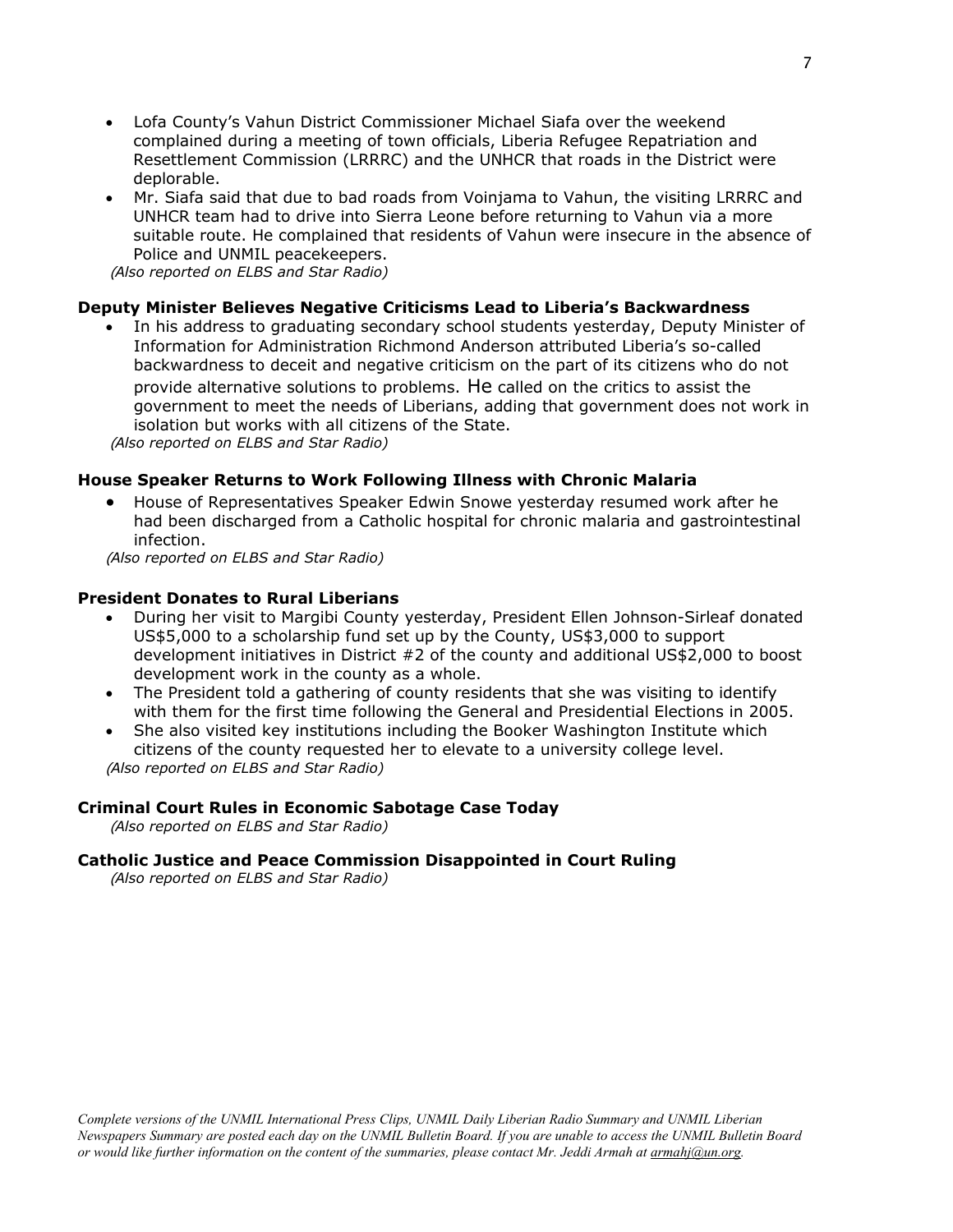# International Criminal Court for Rwanda

Monday, 22 August 2006 Press Release

PRESS RELEASE (non official - for media information only)

ICTR/INFO-9-2-488.EN Arusha, 22 August 2006

### **Prisoner Joseph Serugendo Dies**

The Registrar of the International Criminal Tribunal for Rwanda, Mr. Adama Dieng, announced today the death of Joseph Serugendo a convicted person who was a former member of the governing board of the Radio Television Libre des Mille Collines (RTLM) and of the National Committee of the Interahamwe za MRND. He passed away after a long illness on Tuesday, 22 August 2006 at 6:55 am at the Nairobi Hospital, Kenya. The Tribunal offers its deepest condolences to his family.

On 2 June 2006, Serugendo was sentenced to 6 years imprisonment by Trial Chamber I of the ICTR. In his guilty plea, Serugendo admitted to having provided technical assistance and moral support to the RTLM in order to ensure its ability to continuously disseminate an anti-Tutsi message both prior to and during the genocide.

He further acknowledged having used his influence within the MRND and Interahamwe to incite others to kill or cause serious harm to members of the Tutsi population, with the aim of destroying the Tutsi ethnic group.

In sentencing him, the Chamber took into account not only the gravity of these crimes, but also Serugendo's guilty plea and his substantial cooperation with the Prosecution. The Chamber noted that he expressed genuine remorse and a desire to help establish the truth regarding the events in Rwanda. At his sentencing hearing Serugendo expressed "sincere and profound regrets" to the "victims of the genocide perpetrated in my country Rwanda in 1994" and accepted responsibility for "my role in this unspeakable tragedy." A copy of his Expression of Profound Regrets and his Declaration Addressed to the Rwandan People were admitted into evidence by the Trial Chamber.

Serugendo was suffering from a terminal illness which was significant among the mitigating factors in his sentencing. The Registry had been instructed to continue to ensure that he be provided with adequate medical attention, including hospitalization, to the extent necessary.

Serugendo was arrested in Gabon on 16 September 2005 and transferred to Arusha on 23 September 2005. He entered into a plea agreement with the Prosecution on 16 February 2006. On 15 March 2006, he pleaded guilty to two counts under an amended indictment, which plea was accepted by the Chamber.

For further information please consult our website: http://www.ictr.org or contact the Public Affairs & Information Unit, ICTR Arusha International Conference Centre, PO Box 6016, Arusha, Tanzania Telephone: 1 (212) 963 2850 or 255 27 250 4367-72; Fax: 1 (212) 963 2848 or 255 27 250 4000/250 4373; e-mail: ictr-press@un.org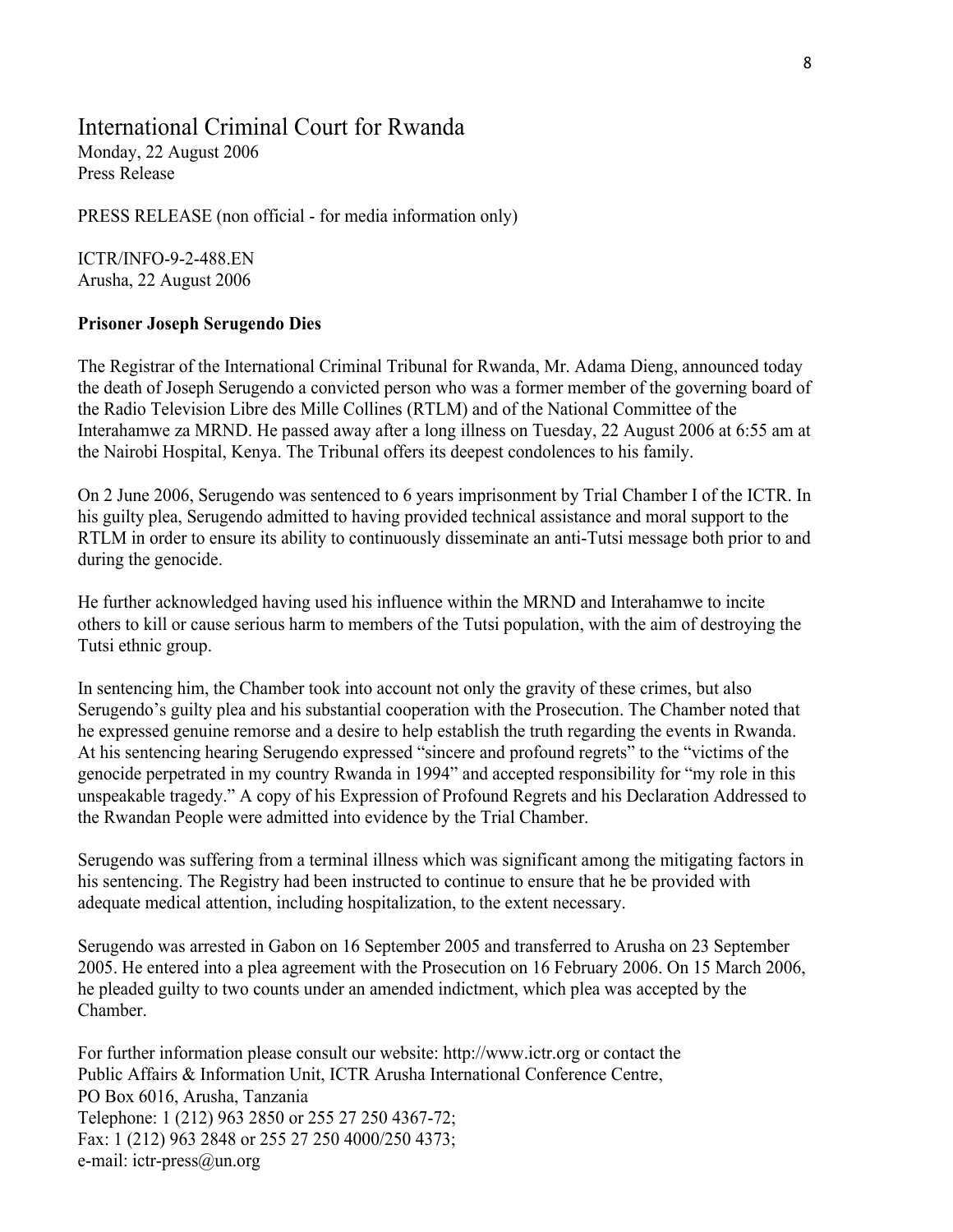### Human Rights Watch Tuesday, 22 August 2006 Press Release

#### **Guinea: Security Forces Torture, Kill With Impunity**

Government Must Investigate, Prosecute Officials Responsible for Abuses

(Dakar, August 22, 2006) - Guinean police and other government security forces routinely torture, assault, rob and sometimes even murder the citizens they are entrusted to protect, said Human Rights Watch in a report released today.

The 30-page report, "The Perverse Side of Things: Torture, Inadequate Detention Conditions and Excessive Use of Force by Guinean Security Forces," documents how police brutally torture men and boys held in police custody. The victims are individuals suspected of common crimes as well as those perceived to be government opponents. Once transferred from police custody to prison, many are left to languish for years awaiting trial in cramped, dimly lit cells where they face hunger, disease and sometimes death.

These abuses are occurring in Guinea during a time of uncertainty tied to economic turmoil and impending political transition. Guinea's economy is in a tailspin; its president, Lansana Conté, is rumored to be gravely ill; and its military is believed to be deeply divided.

"The Guinean government is allowing its security forces to get away with torture and brutality," said Peter Takirambudde, Africa director at Human Rights Watch. Combating this brutality by ending impunity could boost Guinea's stability in this uncertain time."

Human Rights Watch interviewed 35 individuals, including numerous children, who provided detailed and consistent accounts of mistreatment and torture by police officers while in police custody. Victims told Human Rights Watch that, during police interrogation, they were bound with cords, beaten, burned with cigarettes and corrosive chemicals, and cut with razor blades until they agreed to confess to the crime of which they were accused.

"The police tied my arms behind my back and then hoisted me up in a tree in the courtyard," said a 16 year-old boy detained in Guinea's largest prison. "Two policemen were telling me to tell the truth, to admit that I stole the goods. Then they pushed their cigarettes into my arms. At first I maintained my innocence, but I was in so much pain that I had to say I stole it."

Human Rights Watch also interviewed 20 detainees who have spent more than four years in prison awaiting trial. Many of these individuals said that they are in prison based in part on a confession they made under torture.

"The right to be tried within a reasonable time is fundamental, and is guaranteed under both international and Guinean law," said Takirambudde. "The Guinean government must hold court sessions more often to ensure that individuals are not left to languish in prison for years without trial."

The report also examines a pattern of excessive use of force by Guinean security forces during demonstrations to protest worsening economic conditions due in part to rampant inflation. The most recent incident occurred in June 2006, when the government responded to demonstrations against the rising prices of basic commodities with a brutal crackdown.